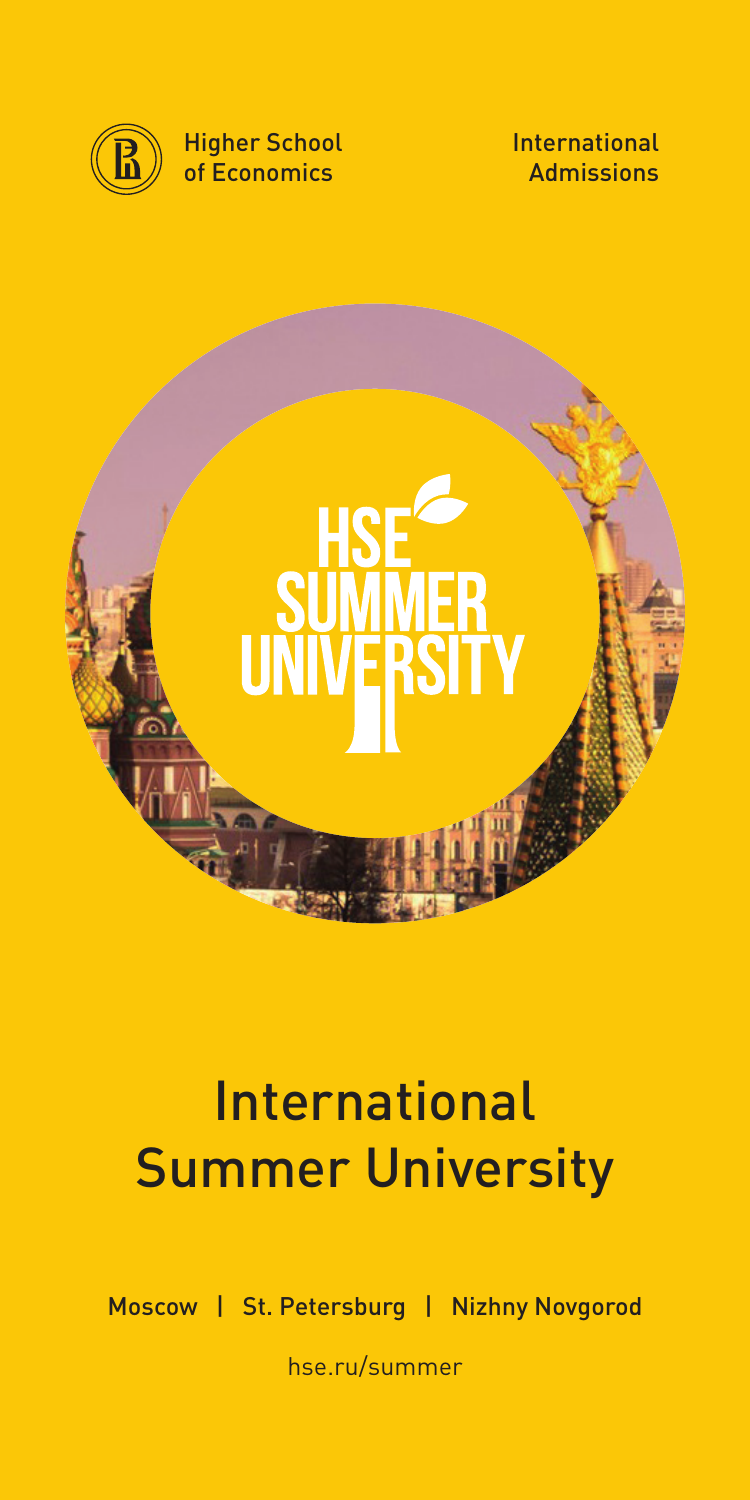# **Discover Russia with International Summer University 2019**

|            | <b>Location:</b><br>Moscow, St. Petersburg,<br><b>Nizhny Novgorod</b>                                                                                                                                                       |
|------------|-----------------------------------------------------------------------------------------------------------------------------------------------------------------------------------------------------------------------------|
|            | <b>Dates:</b> June 20 - August 20, 2019                                                                                                                                                                                     |
| ြးချ       | Level:<br>Undergraduate, Graduate, Postdoc,<br>Professional                                                                                                                                                                 |
|            | Language:<br><b>English</b>                                                                                                                                                                                                 |
|            | Credits:<br>Up to 16 ECTS                                                                                                                                                                                                   |
|            | <b>Duration of study:</b><br>From 2 weeks                                                                                                                                                                                   |
| FTI        | <b>Program Details:</b><br>You can design your own study program<br><b>Ifrom 2 to 16 ECTS</b><br>Russian language courses<br>at 5 different levels<br>Option of study and cultural exploration<br>at different HSE campuses |
|            | Cultural events and city tours                                                                                                                                                                                              |
| $\circ$ ি) | <b>Program fee includes:</b><br>Tuition, visa support, sight-seeing tour<br>and social events                                                                                                                               |
|            | <b>Application deadline:</b><br>April 15, 2019<br>(includes visa processing time)                                                                                                                                           |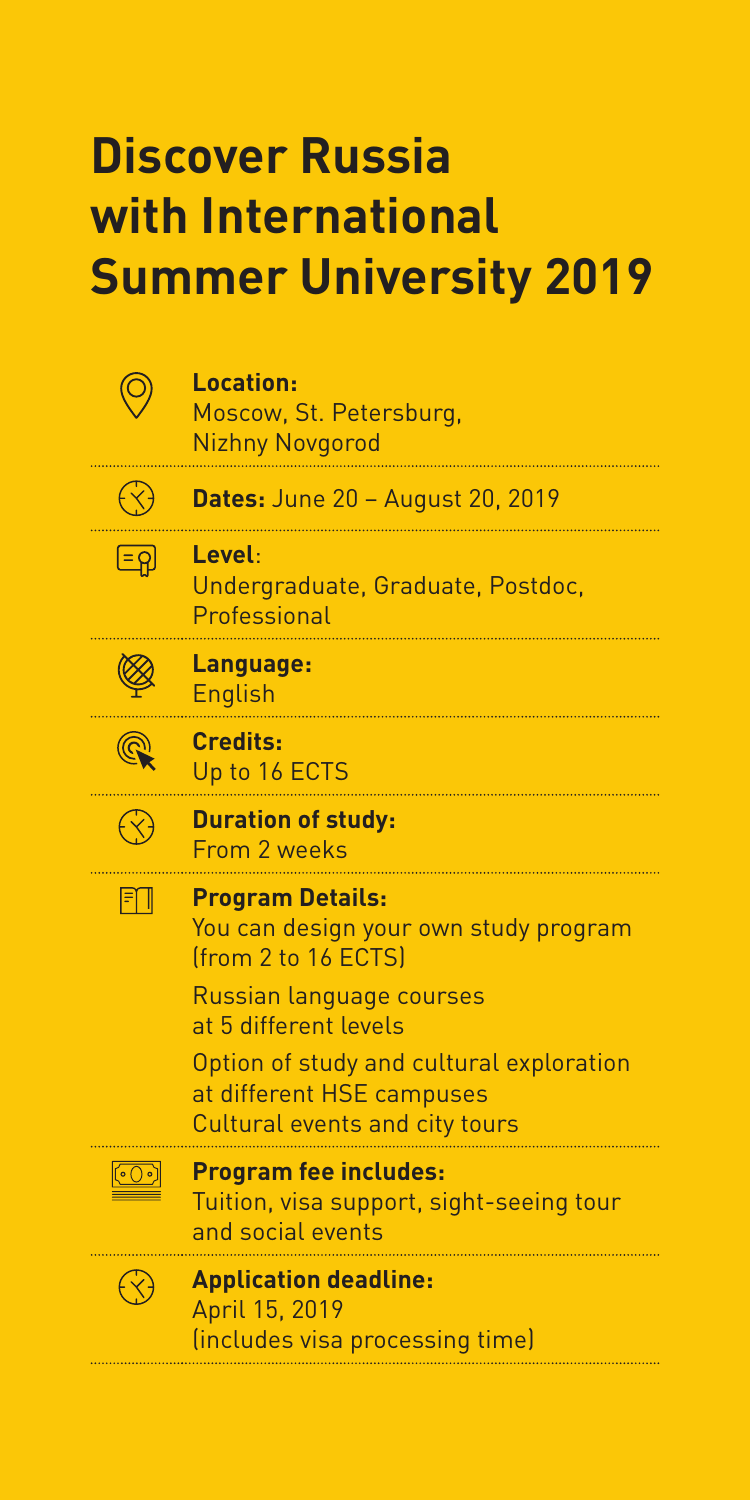

HSE's Summer University is designed to provide students, PhD candidates, postdocs and professionals from around the world with unique opportunities to enhance their knowledge of Russia and Eurasia.

Based in Moscow, with optional modules at HSE campuses in St. Petersburg and Nizhny Novgorod, Summer University offers a broad interdisciplinary selection of English-taught courses. Students study politics, economics, computer science, mathematics, history, and culture.

In 2018 students came from Austria, Azerbaijan, Albania, Belgium, Bosnia and Herzegovina, Brazil, Bulgaria, Canada, China, Croatia, Czech Republic, Egypt, France, Germany, Greece, Hong Kong, India, Indonesia, Italy, Japan, Latvia, Mexico, Moldova, the Netherlands, Norway, Singapore, Slovakia, South Korea, Switzerland, Turkey, the UK, the USA.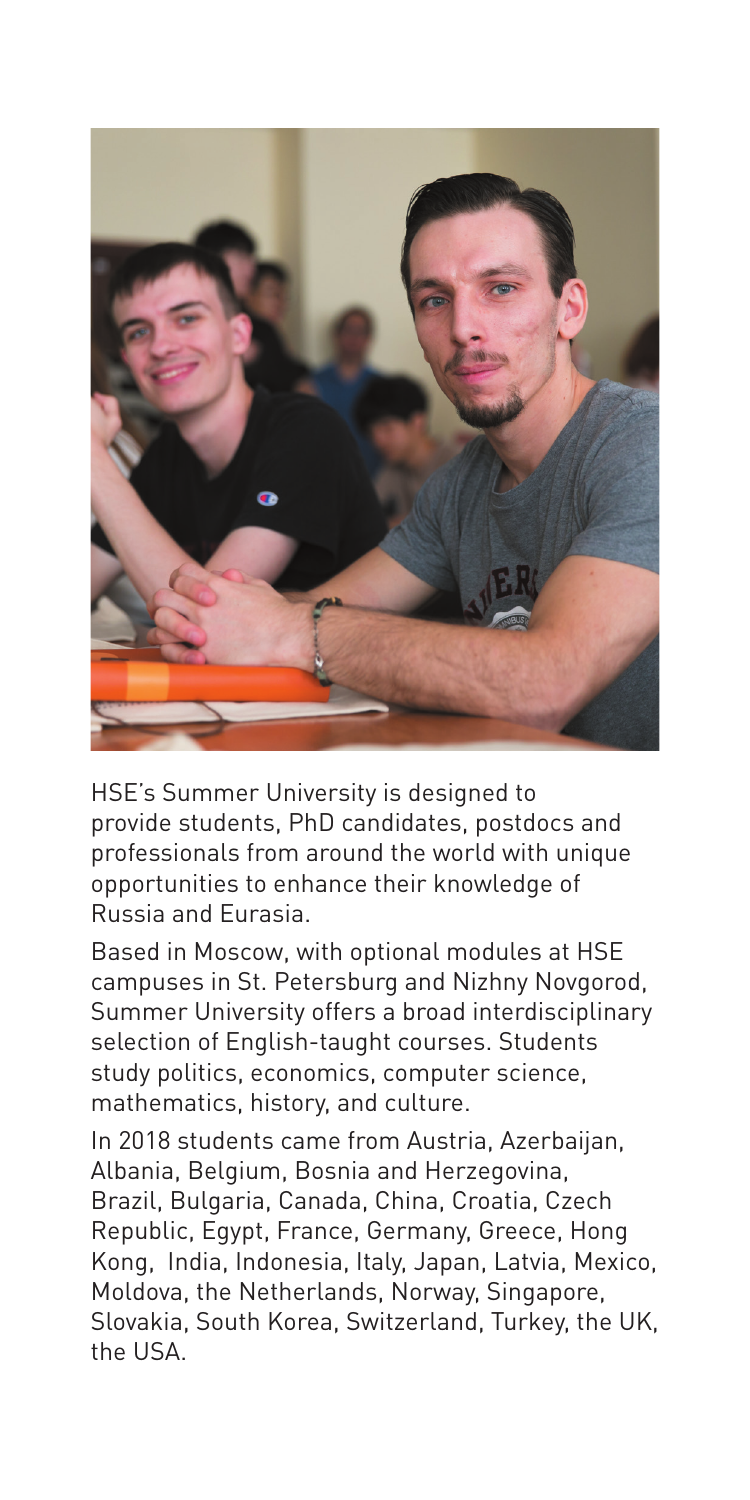# Course List



Moscow

# **RUSSIAN STUDIES**

- Russia in the Changing World
- Russian Space and Russian State
- Russia and Global Food Security
- Explaining Contemporary Russian Politics: Institutions and Beyond

# **POLITICS & INTERNATIONAL RELATIONS**

- EU–Russia Relations and a Future of Europe
- US-Russia Relations between the Cold Wars
- Russia in Asia-Pacific: Challenges and Opportunities
- Russia's Soft Power: What It is and What It Might be
- Global Actors in Public Policy
- BRICS: Is the Glass Half Full or Half Empty

## **ECONOMICS**

- Advances in Decision Making Theory and Applications
- Challenges to EU–Russia Economic Links
- Politics and Economics of Energy
- Deep Origins of Comparative Economic Development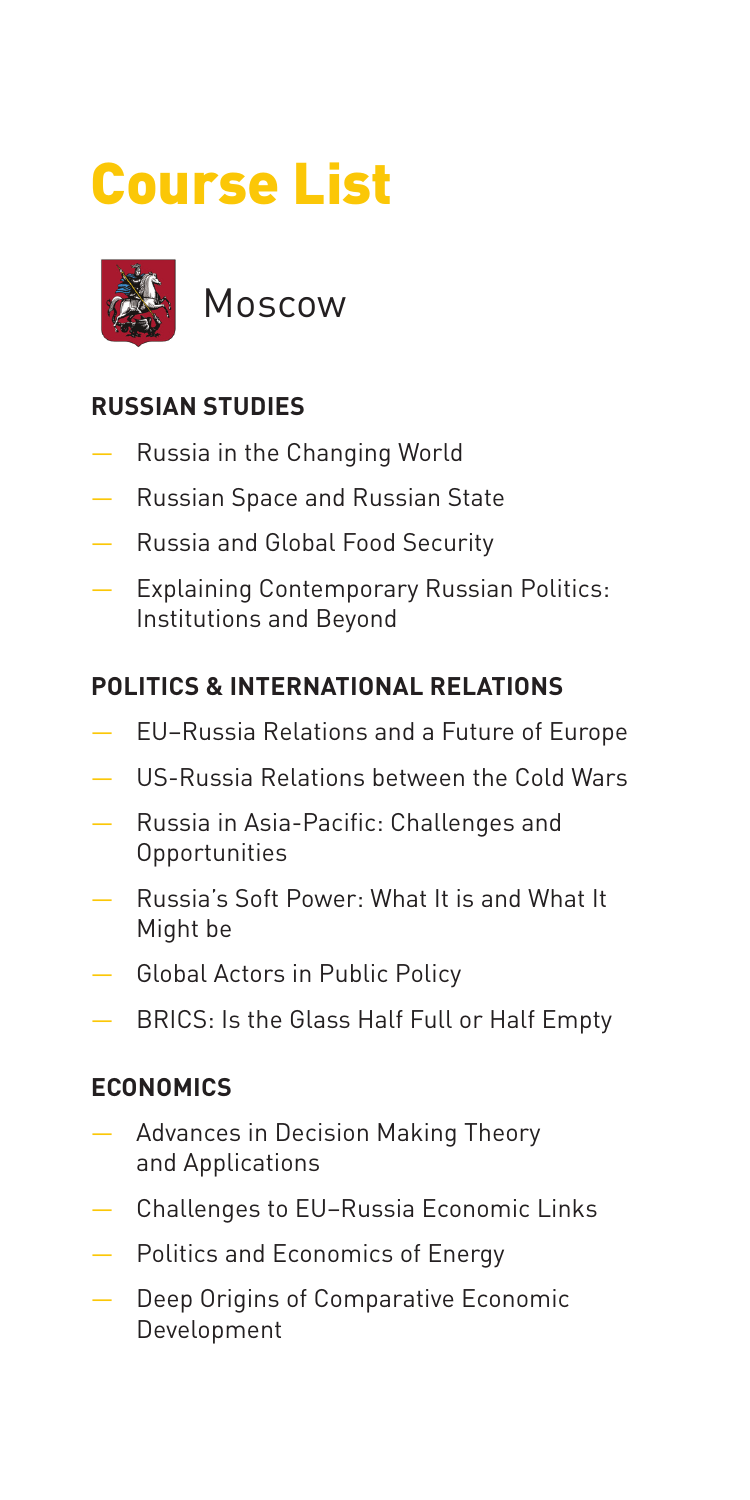- Behavioral Economics
- Economic History of Russia: Features of Economic Development

# **BUSINESS & MANAGEMENT**

- Doing Business in Russia
- Six Sigma, Innovation and Entrepreneurship

#### **COMPUTER SCIENCE AND MATH**

- Introduction to Artificial Intelligence: Methods. Models, Algorithms
- REU (Research Experience for Undergraduates) in Mathematics

## **CULTURE & HISTORY**

- Fake news, post-truth and digital media: Inquiry in relationship between media and politics
- A Glimpse of Russian History

#### **LAW**

- Modern Russian Justice: Remedies, Procedures and Trends
- Comparative Civil Procedure
- Human Rights Law

#### **RUSSIAN LANGUAGE**

- From zero to advanced level
- Russian language 4 weeks (48 ac/h)
- Russian language 7 weeks (80 ac/h)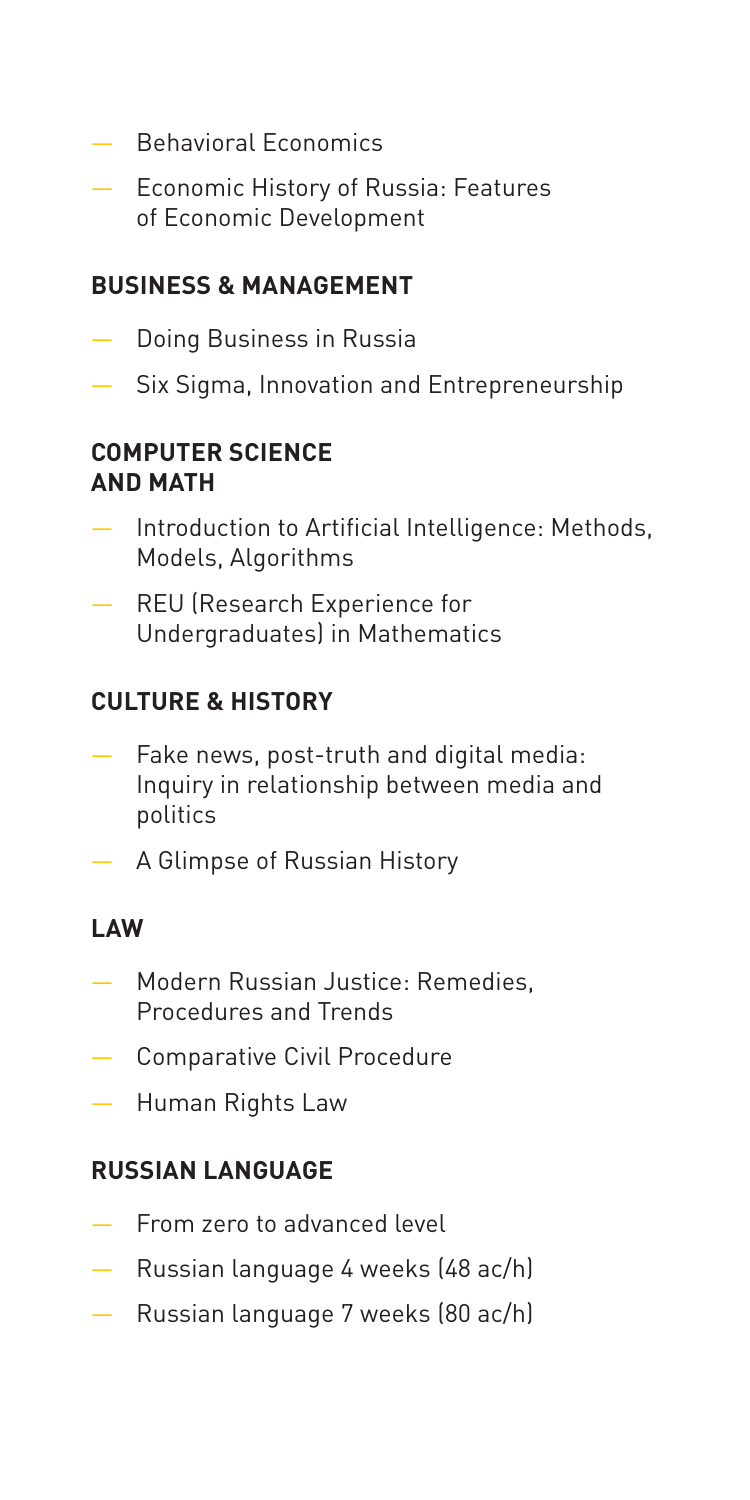The programme in St. Petersburg and Nizhny Novgorod aims at developing cross-cultural awareness. Combined with extracurricular cultural activities, these courses will be an in-depth exploration of the mysteries and enigmas of life in Russia.



- Critical Perspectives on International Business
- Contemporary Russian Politics
- History of the Arctic: science, politics, cultural and natural heritage

Please find more summer schools at HSE Saint Petersburg campus here: *https://spb.hse.ru/international/sumsch/* 



— Intercultural Communication

Please find more summer schools at HSE Nizhny Novgorod campus here: *https://nnov.hse.ru/en/intnn/langschool*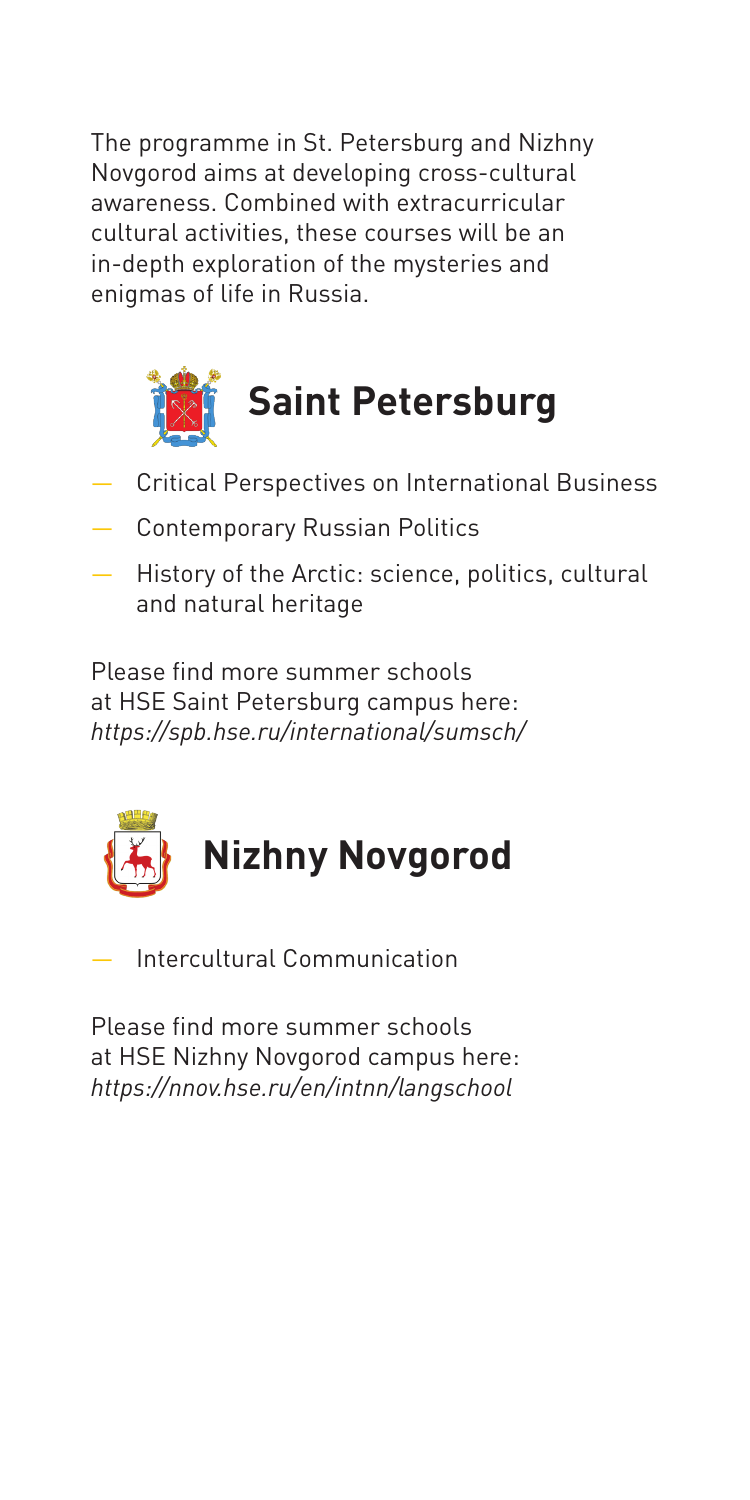

#### **Parwiz Habib, Afganistan**  The University of York (SU 2014)

This program helps you to get the real picture of Russia and meet amazing people from not only Russia but also around the world. I was so impressed by the school and its professors that I now want to pursue my PhD studies in HSE.

#### **Lijia Lin, China**  University of Michigan Economics and Mathematics (SU 2015)

I want to become a specialist in Russian relations. There are not many such specialists in China or the US at the moment, and to be successful I need to gain knowledge and experience in Russia.

#### **Alexis Shaw,**  University of North Carolina (SU 2016)

During my time in Moscow, I'd like to get to know people so that I can get a good understanding of what Russia is really like and possibly dispel certain stereotypes.

#### **Moreno Stambazzi,**  Universtiy of Florence / University of Turin (Italy) (SU 2017)

I decided to take part in this programme as I received some very good advice from a friend of mine who studied here. I liked the lectures a lot, that is why I decided to apply for the visiting scholar programme here for the next semester, and my request was accepted.